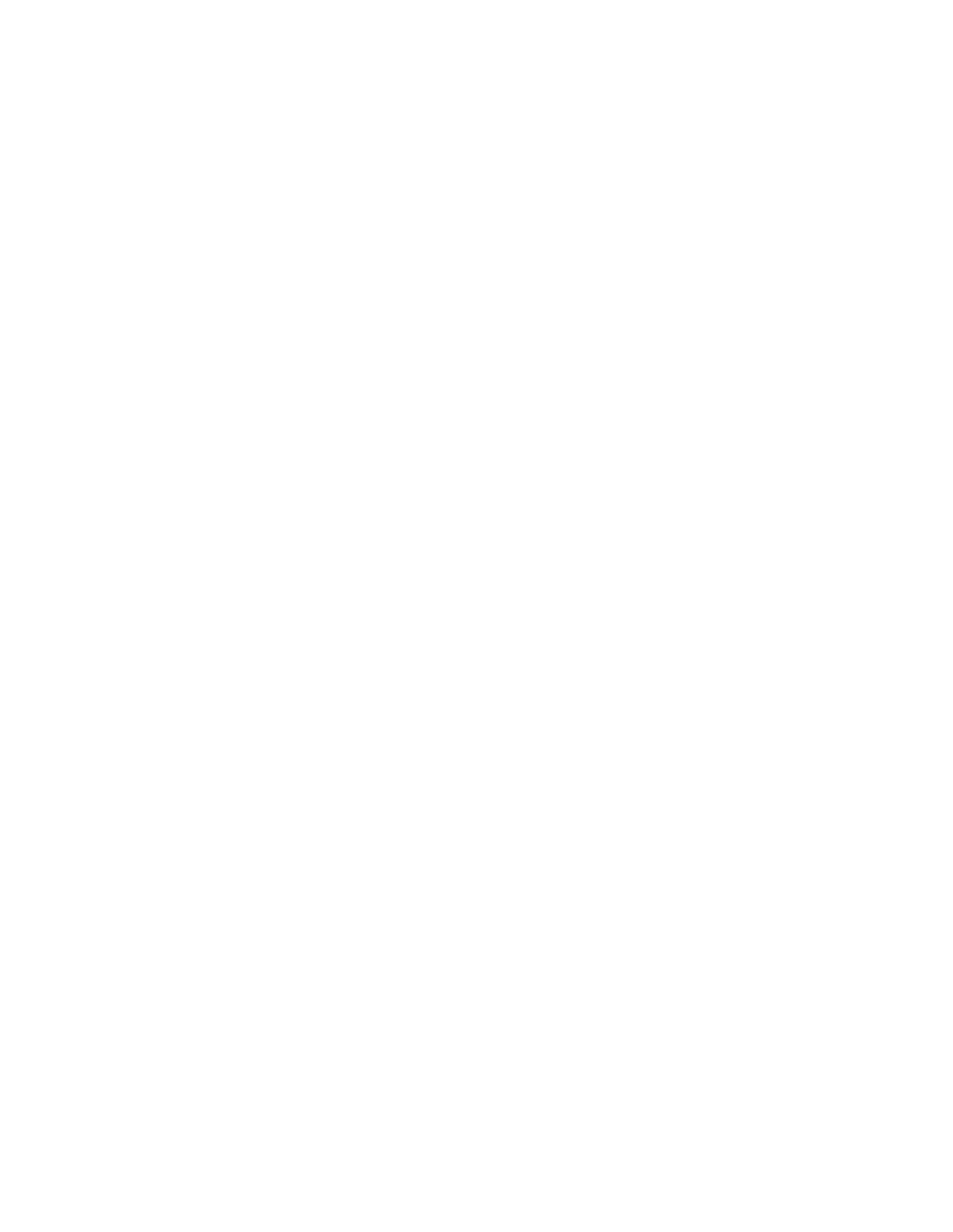Currie et al. (2020) alert modelers and decision makers alike to the importance of thinking beyond the pandemic curve. We see that the role of Hybrid Simulation (HS) is even more vital within the realm of modeling pandemic related decisions. The above authors, with particular reference to Currie et al. (2020) where the focus is COVID-19, have mainly opted for dividing the pandemic into a number of categories of decisions (or subsystems) for either managing the pandemic itself or its associated issues, such as logistics, vaccination, testing etc. (Currie et al. 2020). While each category is proposed with specific and relevant modeling approaches, in this paper we aim to highlight the role of HS as a vital facilitator for linking models between the different categories. Our focus here is solely on hybridization between Discrete Event Simulation, System Dynamics, and Agent Based Simulation. With this in mind, the aim of this paper is to show how it is possible to build a viable HS model based on publicly available single-approach models and propose the establishment of a modeling hub where different models from different backgrounds and localities can be used to rapidly develop a stronger modeling response during the pandemic. The following section define what we mean by HS and lays out its uses in the fight against COVID-19. This is followed by an initial proposition of the concept of modeling hubs to support rapid development of HS models during crisis times. In the absence of purpose-built hubs, Section 4 provides a conceptual explanation of how HS models could be built based on publicly available models. This is followed by a demonstrative example before we conclude by providing some lessons learned and a proposed roadmap in this topic.

#### 2 HYBRID SIMULATION AND COVID-19

HS is defined as the "application of two or more individual simulation techniques to implementation and model development stage of a simulation study" (Mustafee and Powell 2018). For example, a HS can use several models which can either be embedded in the same model or connected via inputs and outputs of several federated models and sub models. There are three main simulation approaches: Discrete Event Simulation (DES), System Dynamics (SD), and Agent Based Simulation (ABS).

 HS is recently rejuvenated due to the rapidly rising complexity of health and social care systems (and the overall service sector). Problems such as congested emergency departments and obesity epidemics are commonplace now more than ever. Examples of how simulation and analytics are used to tackle such complexities have been widely reported (Brailsford et al. 2019). While the above approaches struggle to cope with complex systems in singular forms, HS emerged as a strong candidate to overcome such challenges (Zulkepli and Eldabi 2015). The basic concept of HS to utilize the corresponding characteristics of each of the simulation approaches in a complimentary manner. Despite the potential benefits of HS and the growing interests several challenges are reported to be addressed beforehand (Eldabi et al. 2018). For example, most of the current attempts are ad hoc and based on academic curiosity (Lamé and Simmons 2018); lack of platforms to link models (Brailsford et al. 2019); no clear methodological approach to develop HS conceptual models (Eldabi et al. 2016); and the rising cost of using more than one package (Brailsford et al. 2019). Currie et al. (2020) is the first comprehensive article to highlight the role of modeling and simulation for the fight against COVID-19 from a purely modeling perspective. HS is mainly used as a means to compensate for the disadvantages associated with using single-approach models. For example, developing a personal protective equipment (PPE) supply chain model using DES could be enriched by the output generated from a SD model of lockdown policies rather than depending on randomly generated demand patterns. On the other hand, a SD model for assessing the best policy to end lockdown could benefit from rates of disease spread according to the same policy in another ABS model mimicking people's reactions to such policies. However, in fast-paced and dynamic pandemics the choice of modeling approach is mainly guided by available expertise and licenses, and not by the breadth of possible techniques. Therefore, our intention is to find better ways to build HS models faster and with less reliance on one individual/organization to have extensive expertise in multiple methods.

#### 3 OPEN HUBS FOR HYBRID SIMULATION

In this section we will look at how HS can be used in an effective manner to enhance the modeling effort for the fight against COVID-19. As discussed in the previous section, HS helps in enriching single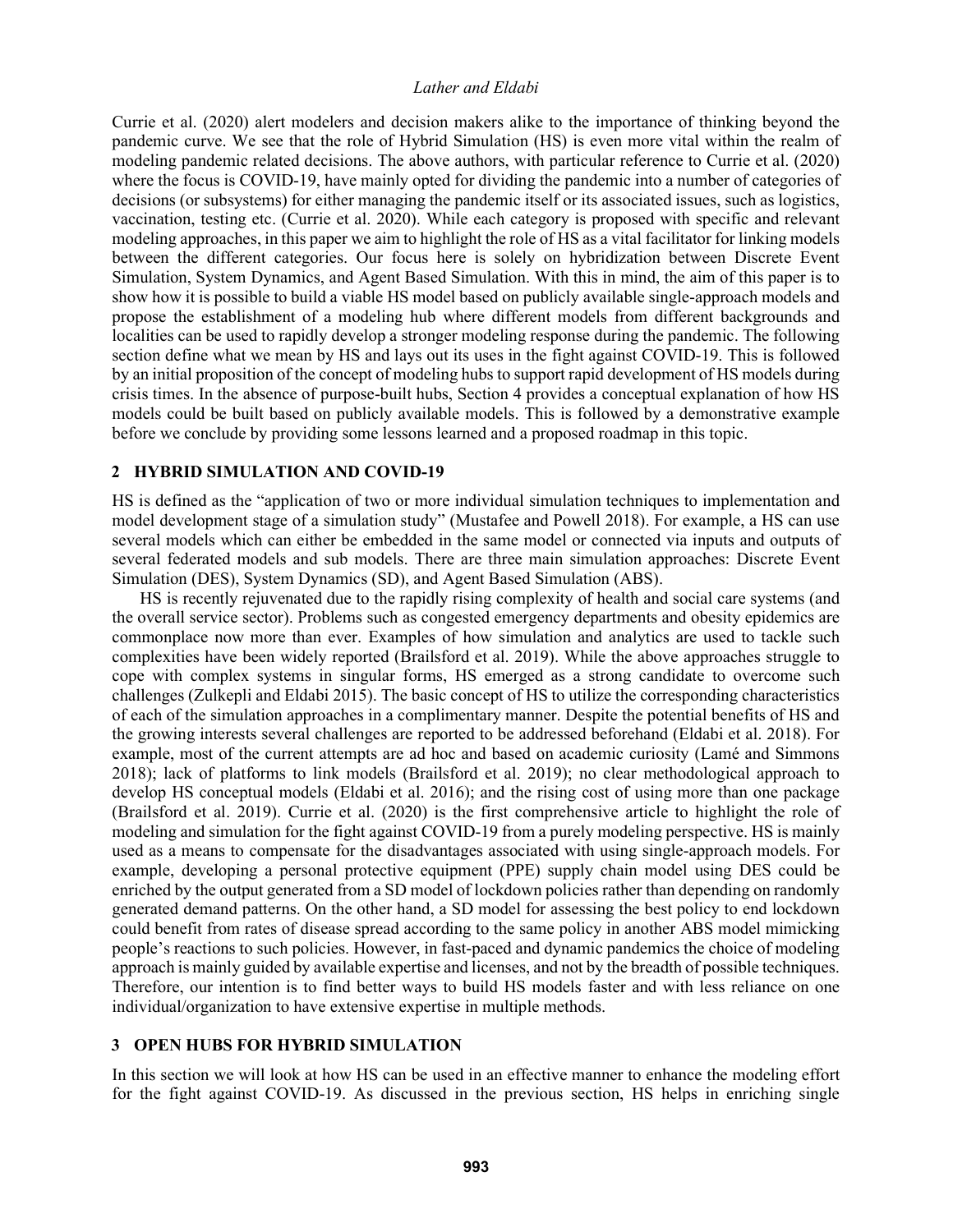pandemic related models from different categories. Notwithstanding the added benefits of using HS, COVID-19 is a rapidly rising global disaster and requires expedient modeling approaches to tackle it. This may be challenging for HS where modeling effort usually takes longer than single-approach methods, in addition to the rarity of people with multiple methods expertise. In order to overcome this challenge, we envision the development of HS models utilizing already publicly available models. During the rise of COVID-19 many modelers have developed and uploaded their own models based on single method approaches. People are generally encouraged by their urge to support each other by uploading more models and collaborate with others during crisis times. This presents us with an opportunity to utilize these models to build viable HS models to widen the picture. To support this effort, open platforms (modeling hubs) may be needed for both data and models exchanges Currie et al. (2020). Data should include input data, either measured or estimated, and output data of estimated performance metrics and additional data for use in other models (e.g., flow data and capacity data). Models can be categorized into whole models as well as partial models (e.g., ways of modeling certain processes). As the different models are built in different environments and locations, an ideal HS hub should facilitate data transfer automation. At this stage there is no clear strategy of how this can be done, however, one way to do it is to develop open source conceptual models, which could be validated later amongst multiple instances of the same system family (e.g., hospitals and clinics, similar organizational systems). By understanding the variations across multiple systems, these models and model elements would open new avenues for simulation analytics and performance estimation.

### 4 TOWARDS HYBRID SIMULATION HUB FOR COVID-19

Currently there is no specific infrastructure for establishing a hub as proposed above, therefore, in this section we present the building blocks for developing HS models using the current models without the hub. Here we reproduce the set of decisions proposed by Currie et al. (2020) where modeling could be used to support the fight against COVID-19. Online models could be linked with each other to develop a HS model in a much shorter time – compared to models built from scratch. Previous research has developed frameworks for large HSs (Zulkepli and Eldabi 2015), where it is important to (and how to) identify the communications between different models and sub models. Table 1 provides a list of the aforementioned decisions, their corresponding models (Currie et al. 2020). To support using current models to build larger HS models, we present the potential linking variables - i.e. variables that can be received from other models and variables that can be sent to other models. For example, in the first row, the SD model in Decision 1 would receive death rates from the DES model in Decision 6. In turns, the SD model in Decision 1 would send disease progression (number of infected people) to the SD model in Decision 3 and levels of demands for PPE and food to DES model in Decision 8, and so on. Figure 1 provides a visual representation of the links established in Table 1. Figure 1 summarizes the interconnectedness of the different models and the possible variables that can be transferred between sub models. Whilst it is possible to take decisions and develop the models in silos, using HS will enrich the sub models by replacing assumptions with outputs from other models. Hence, the outcome of any of these decisions will be very much enhanced. It must be noted here that the set of decisions discussed here may not be an exhaustive list of the relevant decisions and that the links are not comprehensive where many more combinations could be established.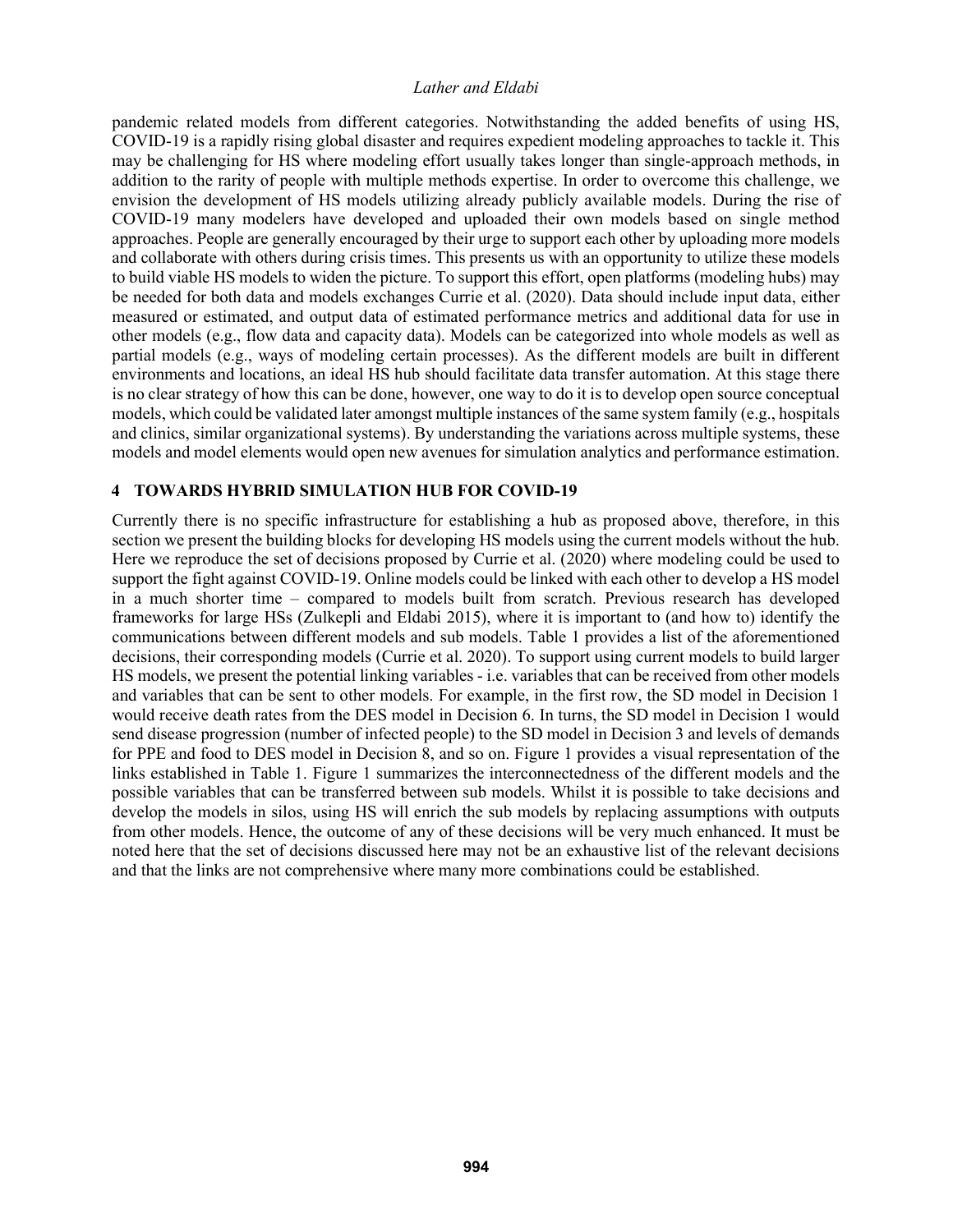|  |  |  | Table 1: List of COVID-19 related decisions (Currie et al. 2020) and their input and output linking variables with related decisions. |
|--|--|--|---------------------------------------------------------------------------------------------------------------------------------------|
|--|--|--|---------------------------------------------------------------------------------------------------------------------------------------|

| <b>Decision</b>                                             | <b>Suggested Modeling</b><br><b>Methods</b>                                                                                         | <b>Receives variables from:</b>                           | Sends variables to:                                                                         | Model(s) available online                                                                                                                                              |
|-------------------------------------------------------------|-------------------------------------------------------------------------------------------------------------------------------------|-----------------------------------------------------------|---------------------------------------------------------------------------------------------|------------------------------------------------------------------------------------------------------------------------------------------------------------------------|
| 1. Quarantine<br><b>Strategies, Case</b>                    | SD for population-level<br>models:                                                                                                  | <b>Decision 6</b><br>(Hospital death and survival rates). | <b>Decision 3</b><br>(Disease progression rates).                                           | Behavioral Infectious Disease Simulator<br>(Struben 2020);                                                                                                             |
| Isolation, and<br><b>Contact Tracking</b>                   | ABM for models that<br>capture individual<br>behavior.                                                                              |                                                           | <b>Decision 8</b><br>(Demand levels for food and PPE<br>resources and People buying rates). | The COVID-19 Simulator (ISEE<br>systems $2020$ ;<br>COVID-19 Outbreak and Policies<br>(Castillo 2020a).                                                                |
|                                                             |                                                                                                                                     |                                                           | Decisions 6/7<br>(ICU arrival rates).                                                       |                                                                                                                                                                        |
|                                                             |                                                                                                                                     |                                                           | <b>Decision 11</b><br>(rates of people in isolation and<br>shielding).                      |                                                                                                                                                                        |
| 2. Social Distancing<br><b>Measures</b>                     | SD for population-level<br>models:<br>ABM for models that<br>capture individual<br>behavior;<br>DES or HS for<br>operational models | Decision 6<br>(Hospital death and survival rates).        | <b>Decision 3</b><br>(Disease progression rates).                                           | Behavioral Infectious Disease Simulator<br>(Struben 2020);<br>The COVID-19 Simulator (ISEE<br>systems $2020$ ;<br>COVID-19 with social distancing<br>(Castillo 2020b). |
|                                                             |                                                                                                                                     |                                                           | <b>Decision 8</b><br>(Demand levels for food and PPE<br>resources and People buying rates). |                                                                                                                                                                        |
|                                                             |                                                                                                                                     |                                                           | Decisions 6/7<br>(ICU arrival rates).                                                       |                                                                                                                                                                        |
|                                                             |                                                                                                                                     |                                                           | <b>Decision 11</b><br>(rates of people in lockdown).                                        |                                                                                                                                                                        |
| 3. How to Manage<br>the End of Lock<br>Down                 | SD for population-level<br>models:<br>ABM for models that<br>capture individual<br>behavior.                                        | Decisions 1/2<br>(Disease progression rates).             | Decisions 1/2<br>(update disease progression to assess<br>impact).                          | A Community Coronavirus Model for<br>Bozeman (Fiddaman 2020)                                                                                                           |
| 4. Delivery of and<br><b>Targeting</b> of<br><b>Testing</b> | SD for population-level<br>models:<br>ABM for models that<br>capture individual<br>behavior;<br>DES for delivery of<br>testing.     |                                                           | <b>Decision 8</b><br>(Demand levels test equipment and<br>logistics).                       | Behavioral Infectious Disease Simulator<br>(Struben 2020);<br>The COVID-19 Simulator (ISEE<br>systems 2020).                                                           |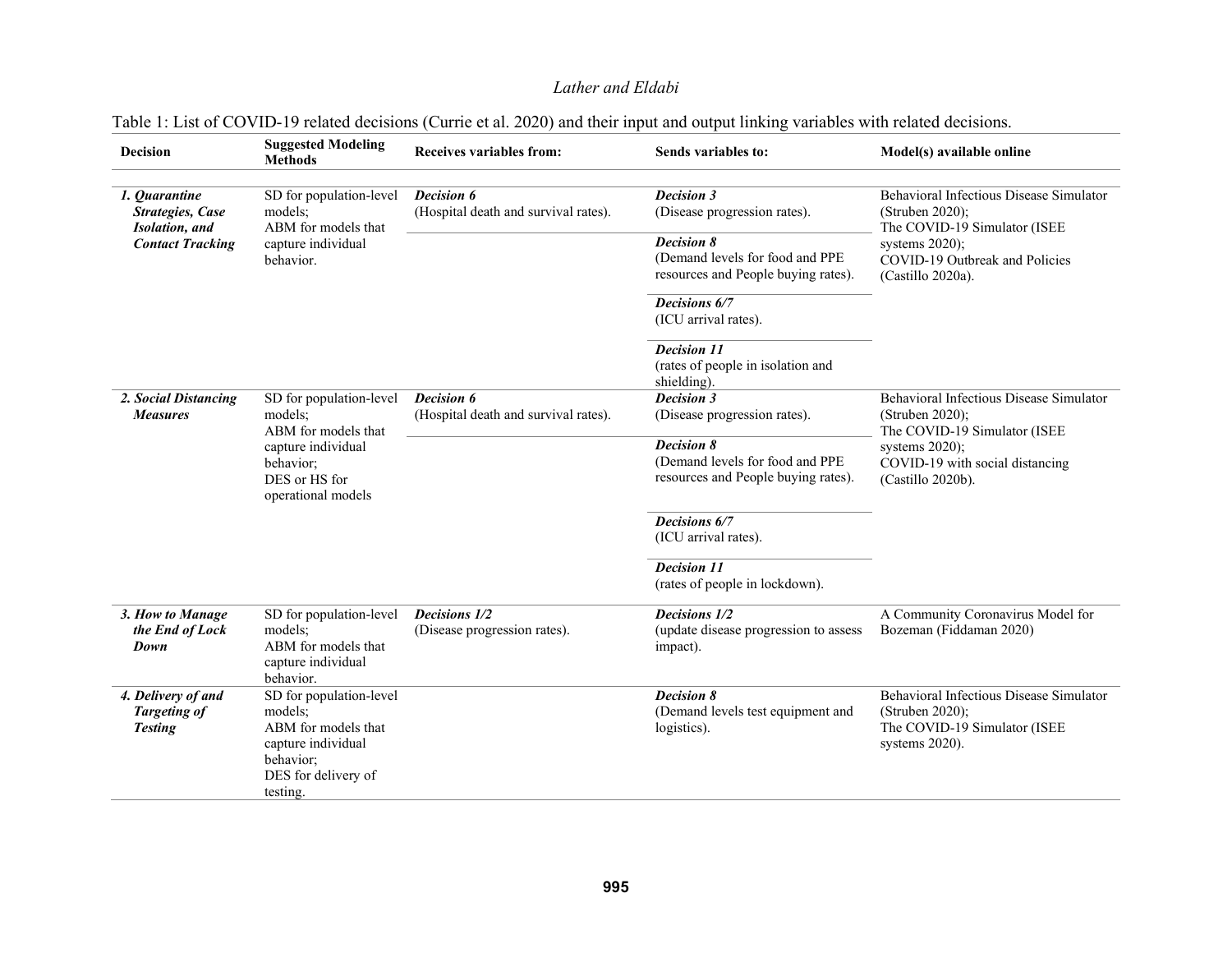| <b>Decision</b>                                                              | <b>Suggested Modeling</b><br><b>Methods</b>                                                                                         | <b>Receives variables from:</b>                                       | Sends variables to:                                                           | Model(s) available online                                                                                    |
|------------------------------------------------------------------------------|-------------------------------------------------------------------------------------------------------------------------------------|-----------------------------------------------------------------------|-------------------------------------------------------------------------------|--------------------------------------------------------------------------------------------------------------|
|                                                                              |                                                                                                                                     |                                                                       |                                                                               |                                                                                                              |
| 5. Delivery of and<br><b>Targeting of</b><br><b>Vaccination</b>              | SD for population-level<br>models:<br>ABM for models that<br>capture individual<br>behavior;<br>DES for delivery of<br>vaccination. |                                                                       | <b>Decision 8</b><br>(Demand levels vaccination)<br>equipment and logistics). | Behavioral Infectious Disease Simulator<br>(Struben 2020);<br>The COVID-19 Simulator (ISEE<br>systems 2020). |
| <b>6.</b> Capacity of                                                        | DES or SD for models                                                                                                                | Decisions 1/2                                                         | Decisions 1/2                                                                 | COVID-19 ICU Preparation Simulation                                                                          |
| <b>Inpatient Hospital</b><br>of resource<br><b>Beds and Critical</b><br>Care | requirements;<br>HS combining DES                                                                                                   | (ICU arrival rates).                                                  | (Hospital death and survival rates).                                          | (Stephenson 2020).                                                                                           |
|                                                                              | models of hospital                                                                                                                  | Decisions 9/10<br>(Admission and Discharge rates for                  | Decisions 9/10<br>(ICU beds and resources based                               |                                                                                                              |
|                                                                              | operations and SD<br>model describing the<br>progression of the<br>epidemic.                                                        | COVID and non-COVID patients).                                        | scenarios to feed into<br>experimentation design).                            |                                                                                                              |
| 7. Staffing                                                                  | DES models of hospital                                                                                                              | Decisions 1/2                                                         | <b>Decisions 9/10</b>                                                         | COVID-19 ICU Preparation Simulation                                                                          |
|                                                                              | operations;<br>SD models to represent<br>workforce availability<br>at a national level.                                             | (ICU arrival rates).                                                  | (Workload based scenarios to feed<br>into experimentation design).            | (Stephenson 2020).                                                                                           |
|                                                                              |                                                                                                                                     | Decisions 9/10                                                        |                                                                               |                                                                                                              |
|                                                                              |                                                                                                                                     | (Admission and Discharge rates for<br>COVID and non-COVID patients).  |                                                                               |                                                                                                              |
| 8. Management of                                                             | SD or DES models of                                                                                                                 | Decisions 1/2                                                         |                                                                               |                                                                                                              |
| Resources within a<br><b>Region</b>                                          | logistics and supply<br>chains;<br>ABM for behavioral<br>models of individuals.                                                     | (Demand levels for food and PPE<br>resources and People buying rates) |                                                                               |                                                                                                              |
|                                                                              |                                                                                                                                     | <b>Decision 4</b><br>(Demand levels test equipment and<br>logistics). |                                                                               |                                                                                                              |
|                                                                              |                                                                                                                                     | <b>Decision 5</b>                                                     |                                                                               |                                                                                                              |
|                                                                              |                                                                                                                                     | (Demand levels vaccination equipment<br>and logistics).               |                                                                               |                                                                                                              |
|                                                                              |                                                                                                                                     | <b>Decision 11</b>                                                    |                                                                               |                                                                                                              |
|                                                                              |                                                                                                                                     | (Demand levels for social care).                                      |                                                                               |                                                                                                              |

# Table 1: (cont.) List of COVID-19 related decisions (Currie et al. 2020) and their input and output linking variables with related decisions.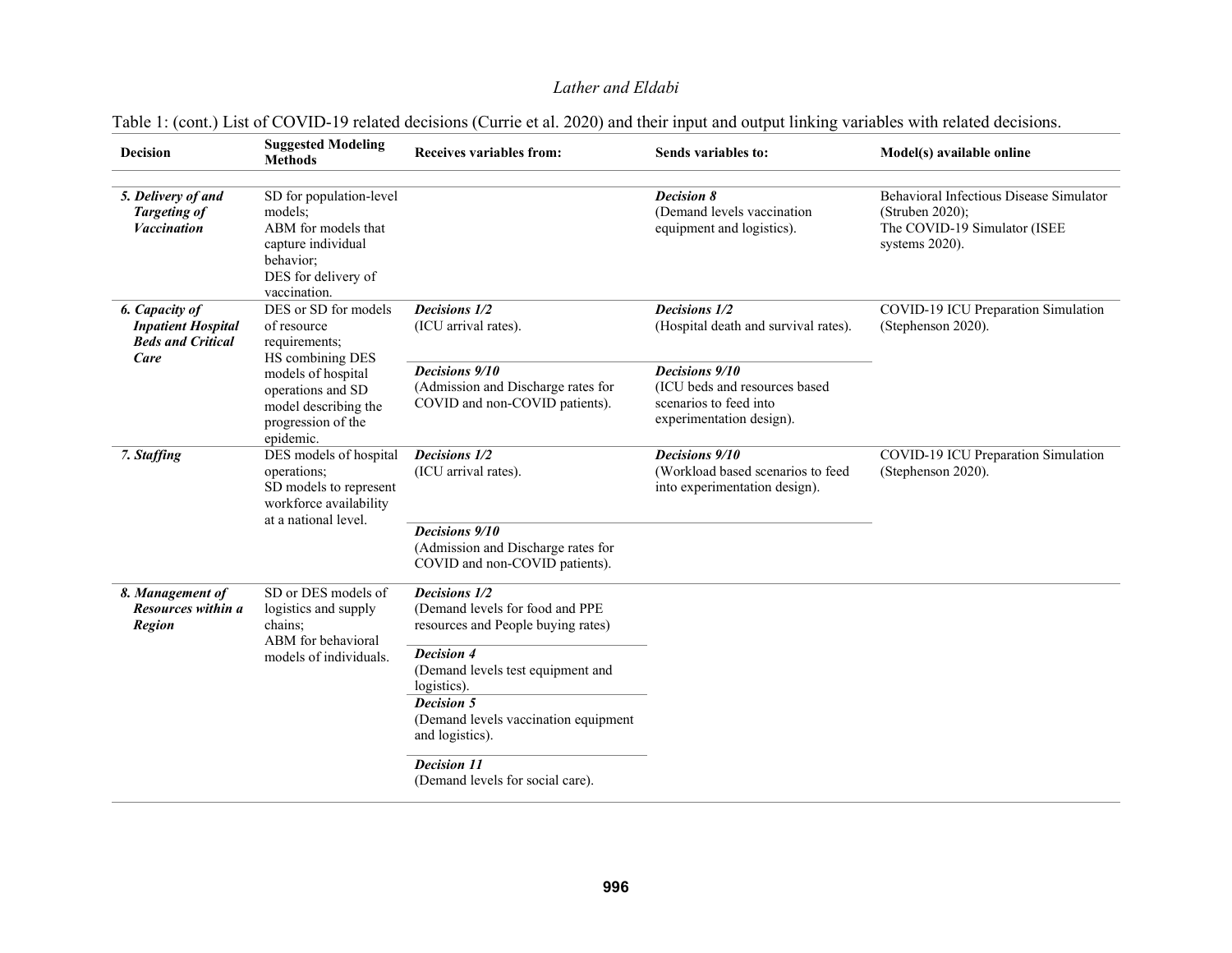| Table 1: (cont.) List of COVID-19 related decisions (Currie et al. 2020) and their input and output linking variables with related decisions. |
|-----------------------------------------------------------------------------------------------------------------------------------------------|
|-----------------------------------------------------------------------------------------------------------------------------------------------|

| <b>Decision</b>                                                                   | <b>Suggested Modeling</b><br><b>Methods</b>                                                                 | Receives variables from:                                                                                  | Sends variables to:                                                                   | Model(s) available online                                 |
|-----------------------------------------------------------------------------------|-------------------------------------------------------------------------------------------------------------|-----------------------------------------------------------------------------------------------------------|---------------------------------------------------------------------------------------|-----------------------------------------------------------|
| 9. Investigation of the<br><b>Thresholds for</b><br>Admission and<br>Discharge of | DES for operational<br>models;<br>SD for a more strategic<br>view.                                          | <b>Decision 6</b><br>(ICU beds and resources based<br>scenarios to feed into experimentation<br>design).  | Decisions 6/7<br>(Admission and Discharge rates for<br>COVID and non-COVID patients). |                                                           |
| <b>Patients</b>                                                                   |                                                                                                             | <b>Decision 7</b><br>(Workload based scenarios to feed into<br>experimentation design).                   | <b>Decision 10</b><br>(COVID patients management<br>patterns).                        |                                                           |
| 10. Minimizing the<br><b>Impact on Other</b><br><b>Patients</b>                   | DES models of<br>operations;<br>SD for feedback on<br>rationing care.                                       | <b>Decision 6</b><br>(ICU beds and resources based)<br>scenarios to feed into experimentation<br>design). | Decisions 6/7<br>(Admission and Discharge rates for<br>COVID and non-COVID patients). | COVID-19 ICU Preparation Simulation<br>(Stephenson 2020). |
|                                                                                   |                                                                                                             | <b>Decision 7</b><br>(Workload based scenarios to feed into<br>experimentation design).                   | <b>Decision 9</b><br>(non-COVID patients management<br>patterns).                     |                                                           |
| 11. Health & Well<br><b>Being</b>                                                 | SD models for<br>population-wide<br>impacts;<br>HS combining SD and<br>ABM for population-<br>wide impacts. | <b>Decision 1</b><br>(rates of people in isolation and<br>shielding).                                     | <b>Decision 8</b><br>(Demand levels for social care).                                 |                                                           |
|                                                                                   |                                                                                                             | <b>Decision 2</b><br>(rates of people in lockdown).                                                       |                                                                                       |                                                           |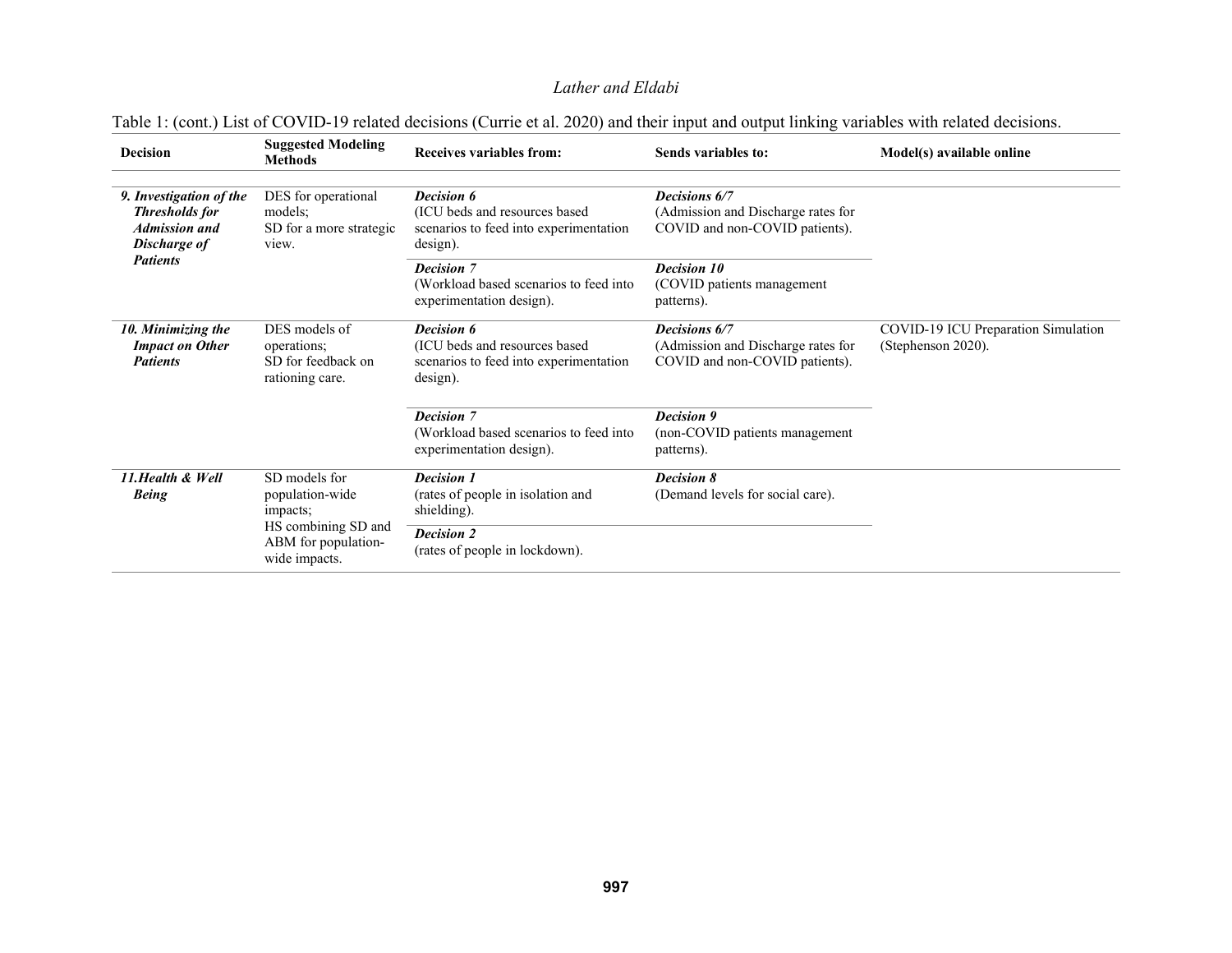

Figure 1: Potential links and their variables between the different models for COVID-19.

## 5 EXAMPLE OF HS BASED ON ONLINE MODELS

In this section we present an example of how a simulation model could be developed based on the discussion in the previous section. As mentioned earlier, time is always critical during disasters while building HS models usually takes longer time than usual in addition to the fact that there is no guarantee that there is expertise available for multiple methods. HS is vital for supporting decisions to fight COVID-19 or similar disasters due to the interconnected nature of the pandemic in terms of its behavior, logistics of treating it, in addition to the wider impact on the whole care system. To cope with this challenge, we show in the example below how a public health model for assessing the impact of various policies on managing the disease with a hospital model for ICU operation management. In this example Model 1 is a SD population SEIR model (Decision 1) with various inputs including infection rate, symptomatic rate, hospitalization rate, survival, and death rate (Fiddaman 2020). The outputs from this model could be the number of infected people, hospitalized, and survivors. Model 2, on the other hand, is a DES model of ICU beds management system. Its input is based on arrivals of patients, severity of disease, and staffing and resources including numbers of beds. The main outputs are average death and average survival levels. The purpose of the model is to experiment with different scenarios to avoid system overcapacity. Model 1 is developed by Fiddaman (2020) as part of Vantana Systems™ while Model 2 is developed by Stephenson (2020) as part of Simul8™. Figure 2 shows how the two models are linked to develop the HS model using the linking variables derived from Table 1. As can be seen from the figure, the number of serious cases needing ICU beds in Model 1 are sent to Model 2 in a form of arrival rate. On the other hand, the output from Model 2 in terms of deaths and survival numbers are sent to Model 1 in a form of fatality rate. Both models are developed independently and both are available to download and use. To build a HS model, any user can change the current settings in the models and link them. Due to lack of dedicated automated data transfer processes between different modeling software, currently, the only way to link these models (e.g., connect the receiving and sent data) is to use manual means, such as copying the data into a spreadsheet and feeding it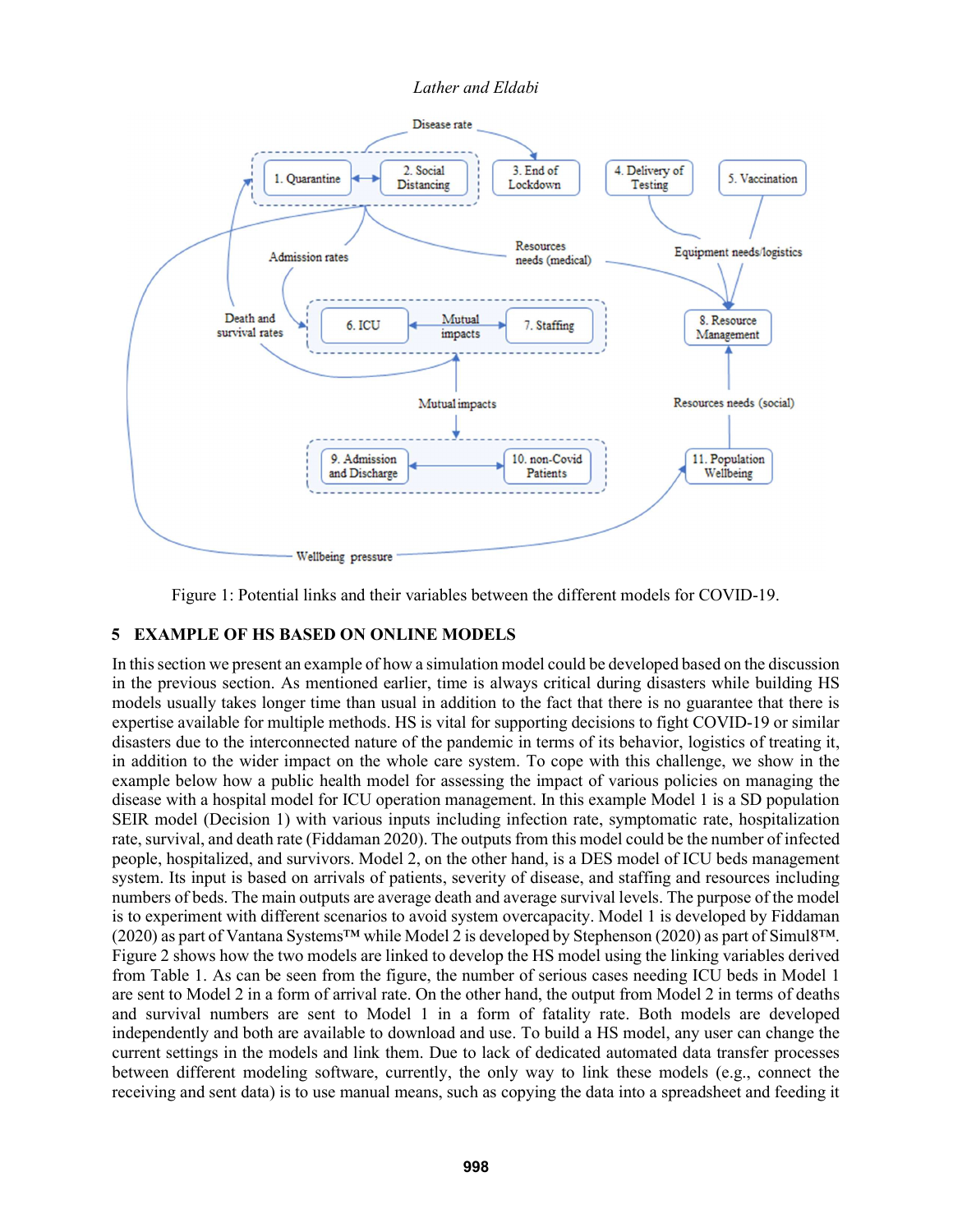into the destination package (Brailsford et al. 2019). While extraction of data might use automated approaches to a certain extent, it is still a mostly manual process to extract and input data from one model into the next.



Figure 2: Hybrid simulation of COVID-19 policy model and ICU management model.

## 6 RECOMMENDATION, LESSONS LEARNED, AND FUTURE WORK

The type of complexity of each system creates the basis for scope and modeling methodology, however the COVID-19 pandemic creates a new set of problems for use of modeling, where 'knock-on' effects can create new dynamics previously not in scope of a single model, such as impact on care and treatment of cancer patients during the pandemic (Mayor 2020) or compounding public health issues like overdose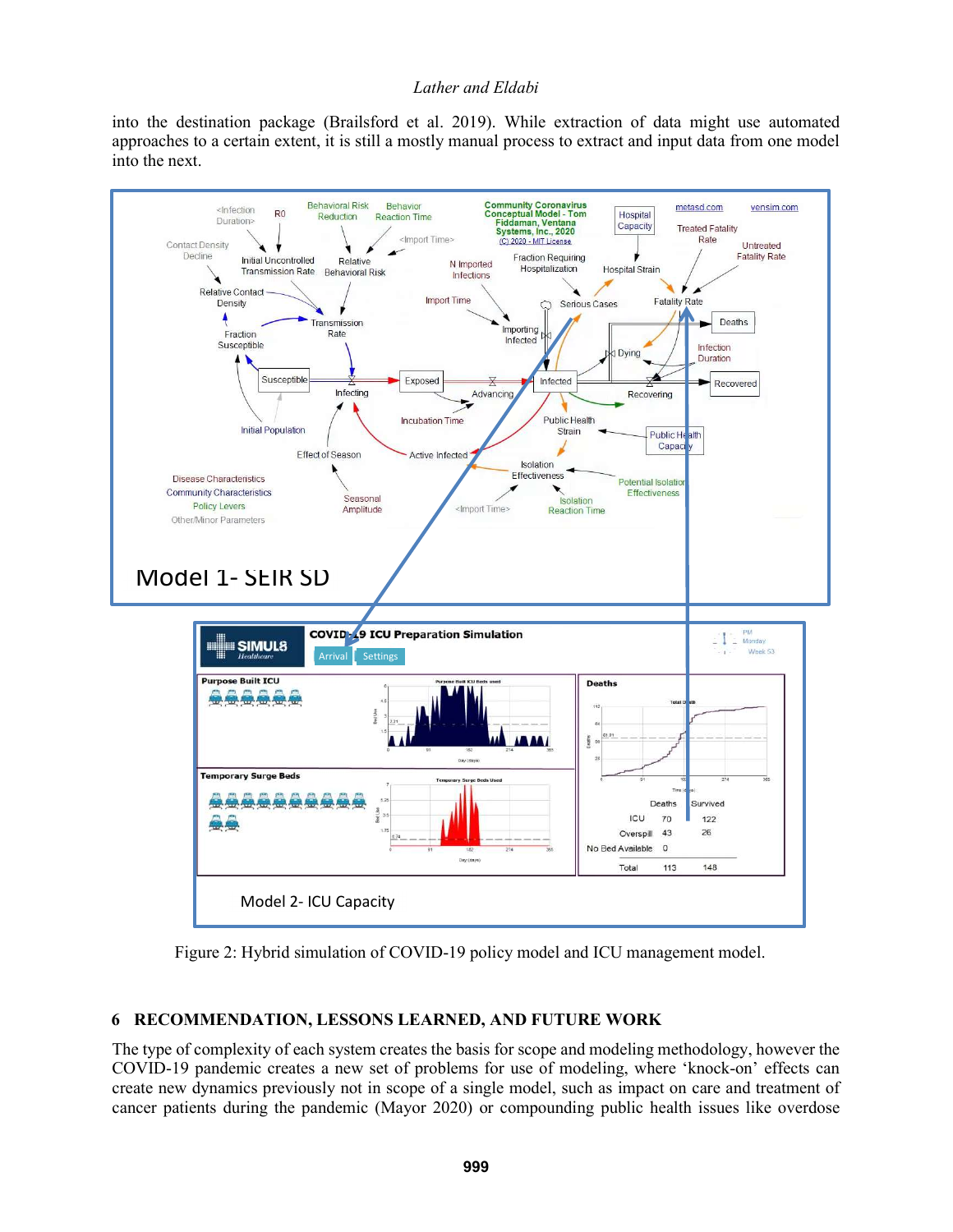surges (Wakeman et al. 2020). In the following sections, we discuss how we recommend hybrid simulation be used to aid policy makers and healthcare administrators.

## 6.1 Immediate Work

Immediately several initiatives need to converge to aid decision-makers and to support the infrastructure needed for realizing the potential of hybrid simulation. These are discussed below.

## 6.1.1 Rapid Prototyping to Face Current and Pending Challenges

Modeling experts first need to face the current challenges of the pandemic. That is, the response to the current and pending conditions of mitigation, preparedness, response, and recovery such as the disaster operations management (DOM) Framework (Altay and Green 2006). Each country, state, municipality, and health system will face different pending challenges as time moves, thus global approaches would need to consider multiple stages of the pandemic. Rapid development of models to address immediate challenges is recommended by many to be as simple as possible (Currie et al. 2020; Robinson et al. 2014) and should be the first focus to get the best information in the short term.

There are many current initiatives throughout the private and public sectors connecting researchers, public health experts, healthcare administrators, and the public to support these rapid prototypes. Of these initiatives, several are focused on education of the public, to help them understand the impact of social distancing measures and to explain the science behind public health measures. Others are initiatives focused on bringing experts together and to ensure open access to the latest datasets, models, and knowledge. Some of those initiatives are COVID-19 Healthcare Coalition (2020); COVID-19 Simulation and Modeling Task Force (2020); The Operational Research Society (2020); and The Royal Society (2020) to name a few. These initiatives have found recent momentum to share resources and educational materials to help current decision makers and inspire future experts in simulation and modeling. We as a research community will need to keep our eye on the goals of these initiatives to maintain them throughout recovery and in the future so that we are able to make the best decisions as early as possible in future pandemic and disaster scenarios.

## 6.1.2 Open Rapid Hybrid Simulation

As people begin to feel comfortable with the state of the pandemic and regions find containment, there will be a lack of momentum for model updating and data upkeep. Thus, immediate work is needed to create the infrastructure to support information exchanges between models and to maintain the integrity of the information. This is important for current usage and future use cases. This needs to involve open model content to support rapid hybrid simulation. As we have seen in this pandemic, rapid models have typically been simple so as to be developed and deployed quickly. As demonstrated in our example, using hybridized simple models to serve current needs would offer far better outcomes than single complex models. To this end, an open rapid hybrid simulation hub would need to support various aspects of models including conceptual models and assumptions. Thus, we recommend any hub to include the expert individuals themselves who can address these details and lead to better documentation of models and their data and support collaboration for new hybrid model development.

## 6.1.3 Develop Simulation Modeling Standards for Open Access

As a simulation community, we need to come together to develop standards for how to deliver these open source elements (data, models, and model elements). A hub will need consensus among contributors and users on the standards developed. We can look to other industries for models on standards development, where an industry comes together to tackle large problems such as the USB consortium (USB 2020) and the Building Information Modeling Standards (buildingSMART alliance 2020). This group will need to be broader in scope than one industry to tackle the large public health issues of a pandemic, and should include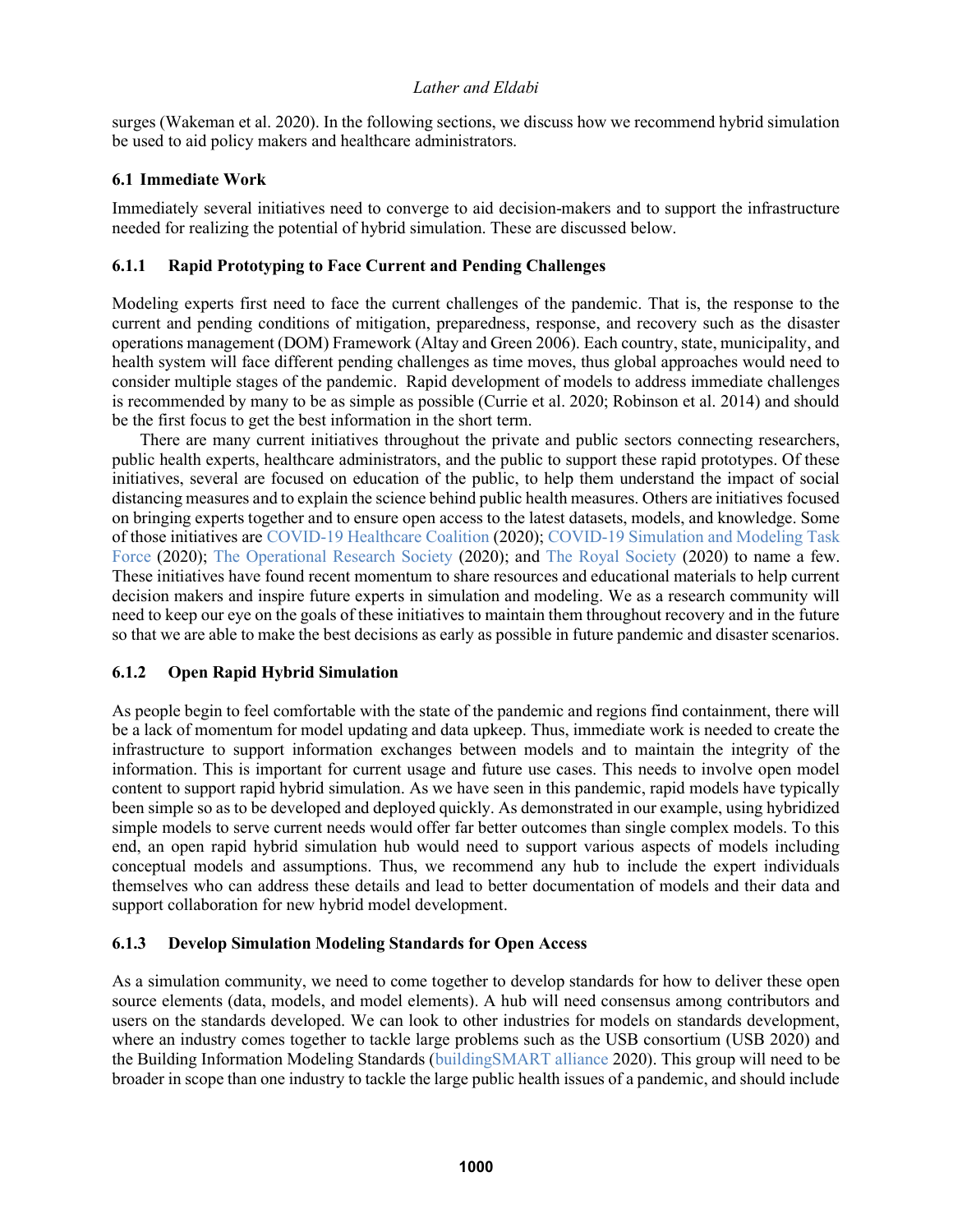a cross section of private and public sector public health experts in addition to academics and industry members invested in simulation and modeling.

#### 6.2 Future Work

For the longevity of simulation and modeling efforts for public health crises, several longer-term initiatives need to be addressed, mainly, how to incorporate new model paradigms and how to incorporate new techniques into hybrid simulations. Addressing these key aspects will ensure that a hub will be able to stay up-to-date with the latest trends across theory and application in the simulation and modeling research.

### 6.2.1 Integrating Additional Models

While challenges still exist for the development of hybrid simulations that use SD, ABS, and DES, it is important to look to the future for incorporating other simulation paradigms. These can be simple statistical models or more complex analytical models. The simulation and modeling community can look to other large-scale problems, such as weather models and climate models to identify methods for leveraging various scaled models for different levels of detail. In addition to new models, the ability to incorporate new solution heuristics (metaheuristics, machine learning, etc.) and new analytical techniques (ranking and selection, verification, validation, etc.) need to be considered. Models will need new analytical techniques as well as new verification and validation procedures in an open hybrid simulation hub. Models may also connect to real-time data analytics - sometimes discussed in the Information and Communication Technology domains including the Industry 4.0 (Lu 2017; Wang et al. 2016) and Digital Twin literature (Boschert and Rosen 2016; Schleich et al. 2017).

### 7 CONCLUSIONS

In this article we discussed the importance of hybrid simulation (HS) in the fight against COVID-19 and its ability to connect multiple decisions categories. A major challenge facing HS is that it usually takes longer to build while requiring multiple expertise. To this end we proposed the establishment of a hub for rapid HS model development through global collaboration of simulation modelers. In the lack of such hubs, we have illustrated its potential through a simple case of HS where two models, one model, a SD disease transmission model, is connected with a DES model of a hospital ICU system. The benefits of linking these different models is clear: (1) each model can enhance the other by dynamically updating and learning from one another; (2) modelers will be able to exercise more experimental control over variables which are otherwise treated as exogenous random variables; (3) the model would act as a medium of communication between multiple experts who are collaborating to tackle COVID-19.

## **REFERENCES**

- Altay, N., and W. G. Green III. 2006. "OR/MS Research in Disaster Operations Management". European Journal of Operational Research 175(1):475-493.
- Bosch, P. 2019. "Mixed-Mode Pandemic Modeling". In Proceedings of the 2019 Winter Simulation Conference, edited by N. Mustafee, K.-H.G. Bae, S. Lazarova-Molnar, M. Rabe, C. Szabo, P. Haas, and Y.-J. Son, 1103-1113. Piscataway, New Jersey: Institute of Electrical and Electronics Engineers, Inc.
- Boschert, S., and R. Rosen. 2016. "Digital Twin—The Simulation Aspect". In Mechatronic Futures: Challenges and Solutions for Mechatronic Systems and Their Designers, edited by P. Hehenberger and D. Bradley, 59–74. Cham, Switzerland: Springer International Publishing.
- Brailsford, S., T. Eldabi, M. Kunc, A. Osorio, and N. Mustafee. 2019. "Hybrid Simulation Modelling in Operational Research: A State-of-the- Art Review". European Journal of Operational Research 278(3):721-737.
- buildingSMART alliance. 2020. "The National BIM Standard United States". Version 3. National Institute of Building Sciences, https://www.buildingsmart.org/, accessed 21<sup>st</sup> May 2020.

Castillo, C. J. 2020a. COVID-19 Outbreak and Policies.

http://modelingcommons.org/browse/one\_model/6270#model\_tabs\_browse\_info, accessed 7<sup>th</sup> May 2020.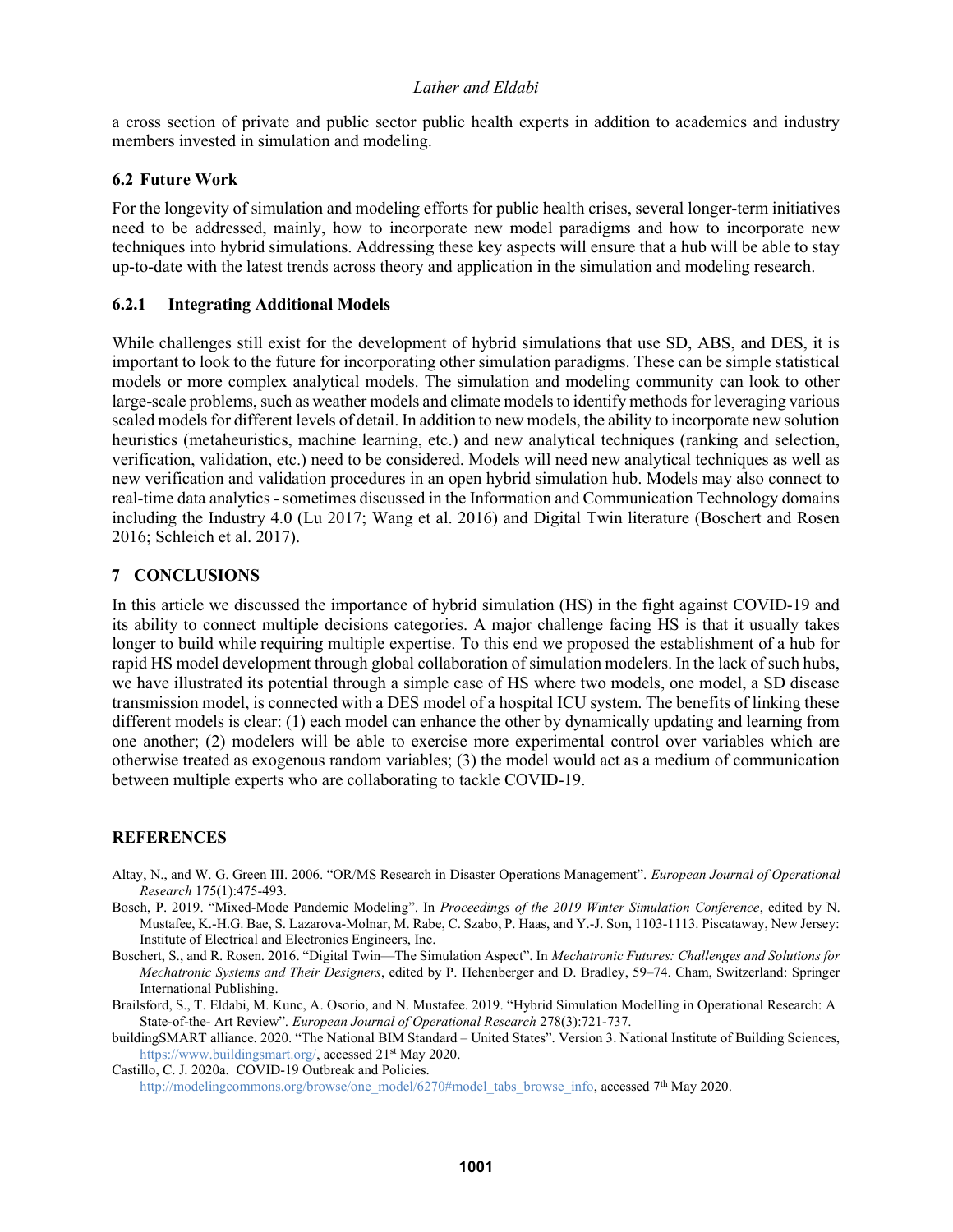Castillo, C. J. 2020b. COVID-19 Outbreak: Social Distancing.

http://modelingcommons.org/browse/one\_model/6261#model\_tabs\_browse\_info, accessed 7<sup>th</sup> May 2020.

COVID-19 Healthcare Coalition. 2020. "Resource Library". https://c19hcc.org/resource-library/, accessed 5th July 2020.

- COVID-19 Simulation and Modeling Task Force. 2020. "Task Force for Pandemic Modeling and Simulation". https://covid-simtf.sce.carleton.ca/, accessed 22nd May 2020.
- Currie, C. S. M., J. W. Fowler, K. Kotiadis, T. Monks, B. S. Onggo, D. A. Robertson, and A. A. Tako. 2020. "How Simulation Modelling Can Help Reduce the Impact of COVID-19". Journal of Simulation 14(2):83-97.
- DeWitte, S. N. 2014. "Mortality Risk and Survival in the Aftermath of the Medieval Black Death". PLoS ONE 9(5):1-8.
- Eldabi, T., S. Brailsford, A. Djanatliev, M. Kunc, N. Mustafee, and A. F. Osorio. 2018. "Hybrid Simulation Challenges and Opportunities: A Life-Cycle Approach". In Proceedings of the 2018 Winter Simulation Conference, edited by M. Rabe, A. A. Juan, N. Mustafee, A. Skoogh, S. Jain, and B. Johansson, 1500-1514. Piscataway, New Jersey: Institute of Electrical and Electronics Engineers, Inc.
- Eldabi, T., M. Balaban, S. Brailsford, N. Mustafee, R. E. Nance, B. S. Onggo, and R. G. Sargent. 2016. "Hybrid Simulation: Historical Lessons, Present Challenges and Futures". In Proceedings of the 2016 Winter Simulation Conference, edited by T. M. K. Roeder, P. I. Frazier, R. Szechtman, E. Zhou, T. Huschka, and S. E. Chick, 1388-1403. Piscataway, New Jersey: Institute of Electrical and Electronics Engineers, Inc.
- Epstein, J. M. 2009. "Modelling to Contain Pandemics". Nature 460(7256):687.
- Ferguson, N. M., D. A. Cummings, S. Cauchemez, C. Fraser, S. Riley, A. Meeyai, S. Iamsirithaworn, and D. S. Burke. 2005. "Strategies for Containing an Emerging Influenza Pandemic in Southeast Asia". Nature 437(7056):209-214.
- Fiddaman, T. 2020. A Community Coronavirus Model for Bozeman. https://metasd.com/2020/03/community-coronavirusmodel-bozeman/, accessed 17<sup>th</sup> April 2020.
- ISEE Systems. 2020. The COVID-19 Simulator. https://exchange.iseesystems.com/public/isee/COVID-19 simulator/index.html#page1, accessed 25<sup>th</sup> April 2020.
- Lamé, G., and R. K. Simmons. 2018. "From Behavioural Simulation to Computer Models: How Simulation Can Be Used to Improve Healthcare Management and Policy". BMJ Simulation and Technology Enhanced Learning 6(2):95-102.
- Lu, Y. 2017. "Industry 4.0: A Survey on Technologies, Applications and Open Research Issues". Journal of Industrial Information Integration 6:1-10.
- Mayor, S. 2020. "COVID-19: Impact on Cancer Workforce and Delivery of Care". The Lancet Oncology 21(5):633.
- Mustafee, N., and J. H. Powell. 2018. "From Hybrid Simulation to Hybrid Systems Modelling". In Proceedings of the 2018 Winter Simulation Conference, edited by M. Rabe, A. A. Juan, N. Mustafee, A. Skoogh, S. Jain, and B. Johansson, 1430-1439. Piscataway, New Jersey: Institute of Electrical and Electronics Engineers, Inc.
- Schleich, B., N. Anwer, L. Mathieu, and S. Wartzack. 2017. "Shaping the Digital Twin for Design and Production Engineering". CIRP Annals of Manufacturing Technology 66(1):141-144.
- Stephenson, T. 2020. COVID-19 ICU Preparation Simulation. https://blog.simul8.com/COVID-19-icu-preparation-simulation/, accessed 11th May 2020.
- Struben, J. 2020. "Behavioural Infectious Disease Simulator". https://forio.com/app/jeroen\_struben/corona-virus-COVID19-seirsimulator/index.html#introduction.html, accessed 15<sup>th</sup> May 2020.
- The Operational Research Society. 2020. COVID-19 Models, Resources, Articles, and Toolkits. https://www.theorsociety.com/getinvolved/coronavirus-covid-19/covid-19-resources/, accessed 22nd May 2020.
- The Royal Society. 2020. Rapid Assistance in Modelling the Pandemic: RAMP. https://epcced.github.io/ramp/, accessed 22nd May 2020.
- USB. 2020. Universal Serial Bus Implementers Forum. https://www.usb.org, accessed 22nd May 2020.
- Wakeman, S. E., T. C. Green, and J. Rich. 2020. "An Overdose Surge Will Compound the COVID-19 Pandemic If Urgent Action Is Not Taken". Nature Medicine 26:1-2.
- Wang, S, J. Wan, D. Zhang, D. Li, and C. Zhang. 2016. "Towards Smart Factory for Industry 4.0: A Self-Organized Multi-Agent System with Big Data Based Feedback and Coordination". Computer Networks 101:158–168.
- Zulkepli, J., and T. Eldabi. 2015. "Towards a Framework for Conceptual Model Hybridization in Healthcare". In Proceedings of the 2015 Winter Simulation Conference, edited by L. Yilmaz, H. K. Chan, I. C. Moon, T. Roeder, C. M. Macal, and M. D. Rossetti, 1597-1608. Piscataway, New Jersey: Institute of Electrical and Electronics Engineers, Inc.

#### AUTHOR BIOGRAPHIES

JENNIFER I. LATHER is an assistant professor in the Durham School of Architectural Engineering and Construction at the University of Nebraska-Lincoln. She holds a Ph.D. in Architectural Engineering from The Pennsylvania State University with a graduate minor in Computational Sciences, specializing in the use of technology and simulation in integrative design. Dr. Lather's work focuses on process-layout simulation and optimization in the healthcare and voting administration sectors using hybrid modeling with layout optimization and discrete-event simulation. Her previous work was based on interactive workspaces and their use cases in the Architectural, Engineering, and Construction industries. Currently, her research interests are in modeling stochastic systems, developing methods in generating optimal layouts, and understanding how technology impacts communication and collaboration. Her email address is lather@unl.edu.